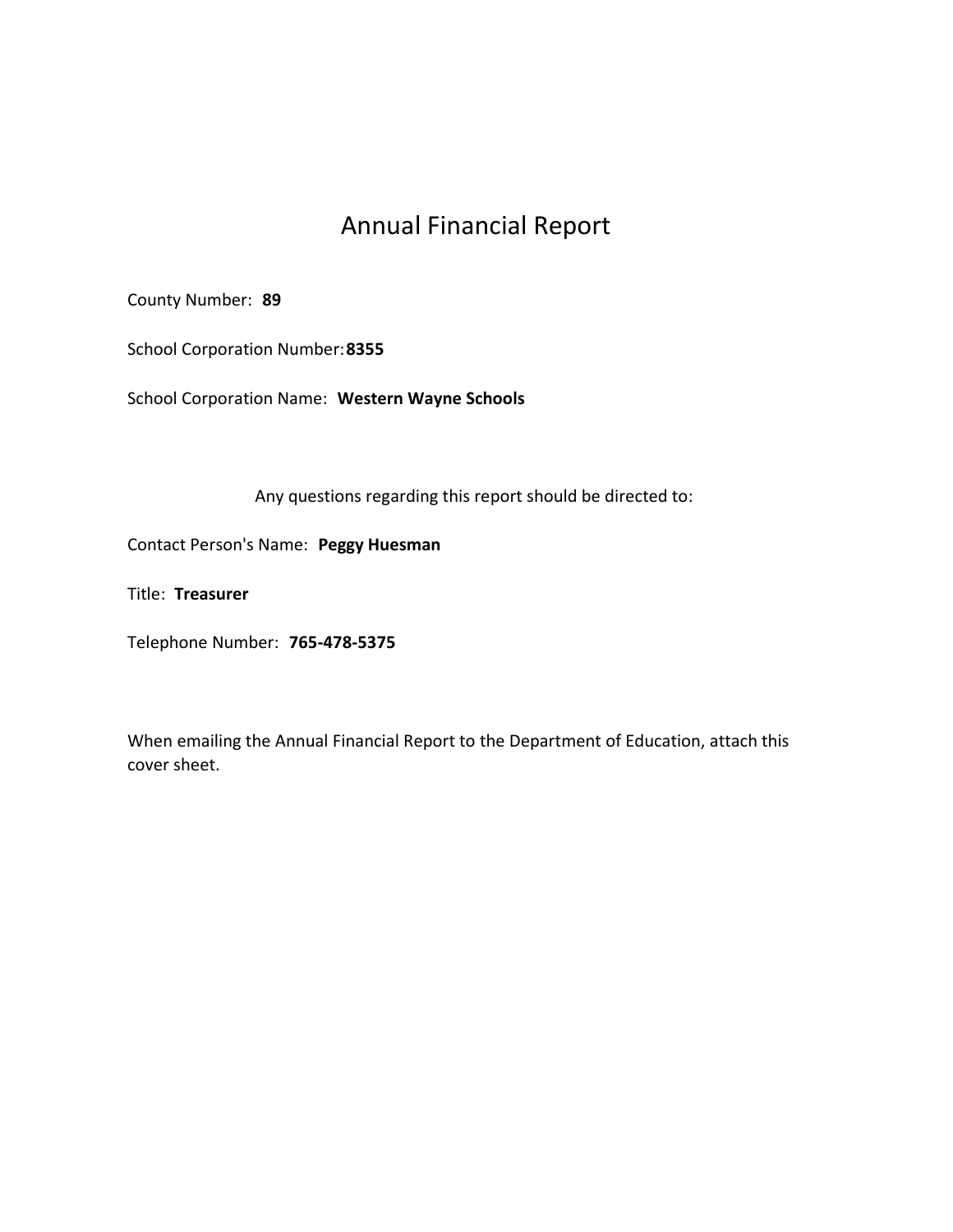Receipts Comparisons Calendar Year 2020

| <b>Receipt Accounts</b>       | 2020 Approved Budget Receipts | 2020 Actual Receipts |
|-------------------------------|-------------------------------|----------------------|
| <b>EDUCATION FUND</b>         |                               |                      |
| 1000 Local Sources            | 65,500.00<br>\$               | \$<br>53,222.84      |
| 2000 Intermediate Sources     | \$<br>25.00                   | \$                   |
| 3000 State Sources            | \$<br>5,897,000.00            | \$<br>5,899,318.43   |
| 5000 Other Financing Sources  | 6,000.00<br>\$                | \$<br>6,359.70       |
| 6000 Other Items              |                               |                      |
| <b>TOTAL</b>                  | \$<br>5,968,525.00            | 5,958,900.97<br>\$   |
| <b>DEBT SERVICE FUND</b>      |                               |                      |
| 1000 Local Sources            | 1,287,702.00<br>\$            | \$<br>1,307,321.27   |
| <b>TOTAL</b>                  | Ś.<br>1,287,702.00            | \$<br>1,307,321.27   |
| RETIREMENT/SEVERANCE BOND     |                               |                      |
| <b>FUND DEBT SERVICE FUND</b> |                               |                      |
| 1000 Local Sources            | \$                            | \$                   |
| <b>TOTAL</b>                  | \$                            | \$                   |
| <b>OPERATIONS FUND</b>        |                               |                      |
| 1000 Local Sources            | \$<br>1,351,542.00            | 1,107,406.42<br>\$   |
| 2000 Intermediate Sources     | \$                            | \$<br>188.98         |
| 5000 Other Financing Sources  | \$<br>870,000.00              | \$<br>840,200.00     |
| 6000 Other Items              | \$                            | \$<br>100.00         |
| <b>TOTAL</b>                  | \$<br>2,221,542.00            | \$<br>1,947,895.40   |
|                               |                               |                      |
| <b>GRAND TOTAL</b>            | 9,477,769.00<br>\$            | \$9,214,117.64       |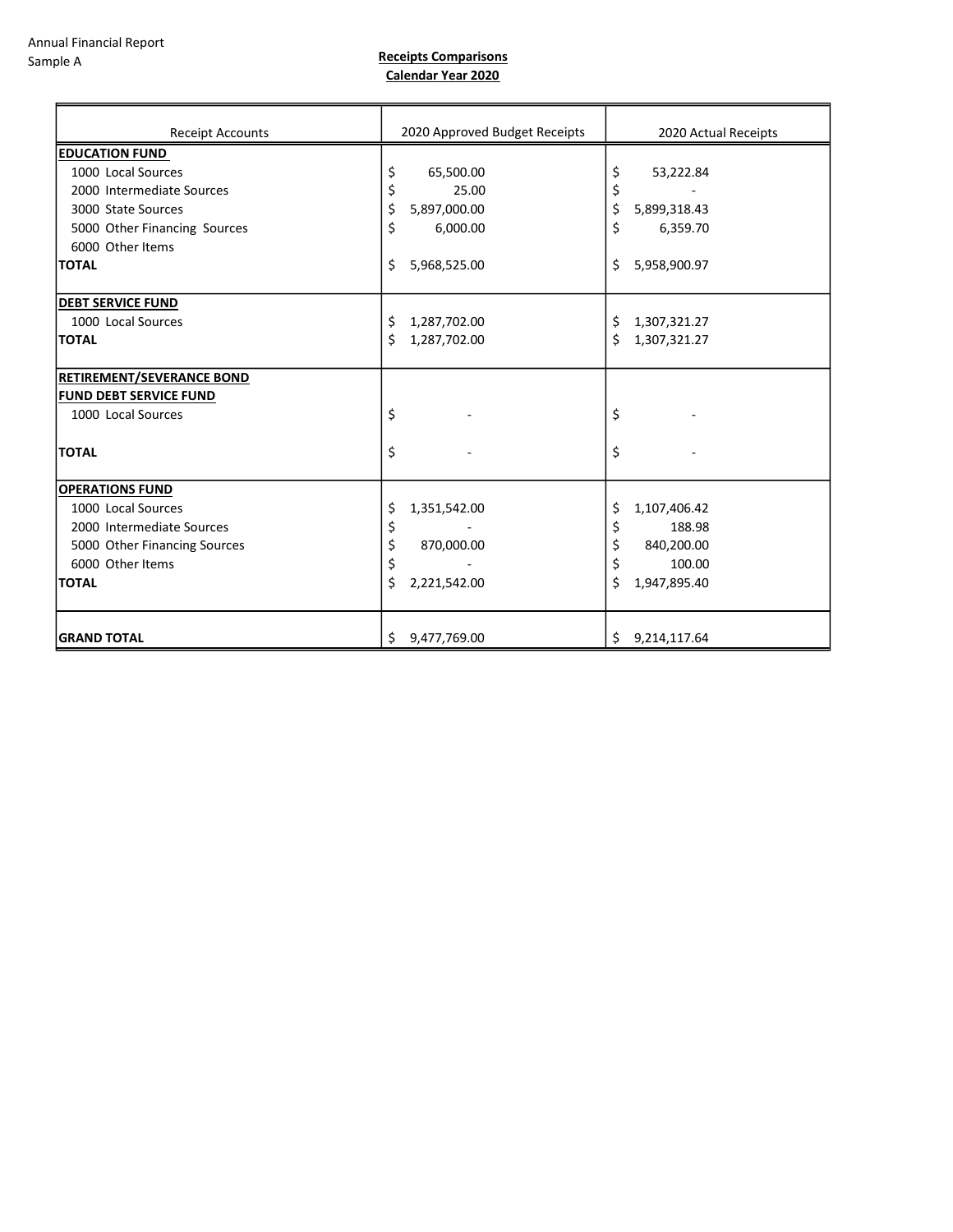Expenditures Comparisons Calendar Year 2020

| <b>Expenditure Accounts</b>                    | 2020 Approved Budget Expenditures | 2020 Actual Expenditures |
|------------------------------------------------|-----------------------------------|--------------------------|
| <b>EDUCATION FUND</b>                          |                                   |                          |
| 11000 Instruction/Regular Programs             | \$<br>3,023,107.84                | 2,912,527.64<br>\$       |
| 12000 Instruction/Special Programs             | \$<br>625,632.84                  | \$<br>618,855.59         |
| 14000 Instruction/Summer School                | \$<br>38,662.20                   | \$<br>39,812.65          |
| 16000 Remediation                              | \$<br>48,481.17                   | \$<br>15,614.72          |
| 17000 Payments to Governmental Units in State  | 116,195.70                        | \$<br>154,605.96         |
| 21000 Support Services/Pupils                  | \$                                |                          |
|                                                | \$<br>223,427.58                  | \$<br>243,233.78         |
| 22000 Support Services/Instruction             | \$<br>355,695.09                  | \$<br>254,139.64         |
| 23000 Support Services/School Administration   | \$                                | \$<br>144.62             |
| 24000 Support Services/School Administration   | \$<br>603,234.61                  | \$<br>558,969.10         |
| 25000 Central Services                         | \$                                | \$<br>1,488.75           |
| 26000 Operation & Maintenance of Plant Srvcs.  | \$                                | \$<br>80.00              |
| 30000 Operation of Non-instructional Srvcs.    | \$<br>184,460.97                  | \$<br>229,753.93         |
|                                                |                                   |                          |
| <b>TOTAL</b>                                   | \$<br>5,218,898.00                | 5,029,226.38<br>\$       |
|                                                |                                   |                          |
|                                                |                                   |                          |
| <b>Expenditure Accounts</b>                    | 2020 Approved Budget Expenditures | 2020 Actual Expenditures |
| <b>DEBT SERVICE FUND</b>                       |                                   |                          |
| 25000 Central Services                         | \$<br>24,606.23                   | \$<br>24,606.23          |
| 50000 Debt Services                            | \$<br>1,211,388.77                | \$<br>1,156,909.53       |
|                                                |                                   |                          |
| <b>TOTAL</b>                                   | \$<br>1,235,995.00                | 1,181,515.76<br>\$.      |
|                                                |                                   |                          |
| RETIREMENT/SEVERANCE BOND                      |                                   |                          |
| <b>FUND DEBT SERVICE FUND</b>                  |                                   |                          |
| 25000 Central Services                         | \$<br>17,319.00                   | \$<br>17,320.27          |
| 50000 Debt Services                            | \$<br>35,990.50                   | \$<br>35,990.50          |
|                                                |                                   |                          |
| <b>TOTAL</b>                                   | \$<br>53,309.50                   |                          |
|                                                |                                   | \$<br>53,310.77          |
|                                                |                                   |                          |
| <b>OPERATIONS FUND</b>                         |                                   |                          |
| 23000 Support Services/General Administration  | \$<br>213,498.00                  | \$<br>266,245.19         |
| 25000 Central Services                         | \$<br>142,612.60                  | \$<br>162,520.28         |
| 26000 Operation and Maintenance of Plant Srvcs | 1,141,890.00<br>Ş                 | 912,413.47<br>Ş          |
| 27000 Student Transportation                   | \$<br>493,111.40                  | \$<br>361,889.17         |
| 30000 Operation of Non-instructional Srvcs.    | \$<br>23,300.00                   | \$<br>29,369.73          |
|                                                |                                   |                          |
| <b>TOTAL</b>                                   | \$<br>2,014,412.00                | 1,732,437.84<br>\$       |
|                                                |                                   |                          |
|                                                |                                   |                          |
| <b>GRAND TOTAL</b>                             | \$                                | l\$                      |
|                                                | \$<br>8,522,614.50                | \$<br>7,996,490.75       |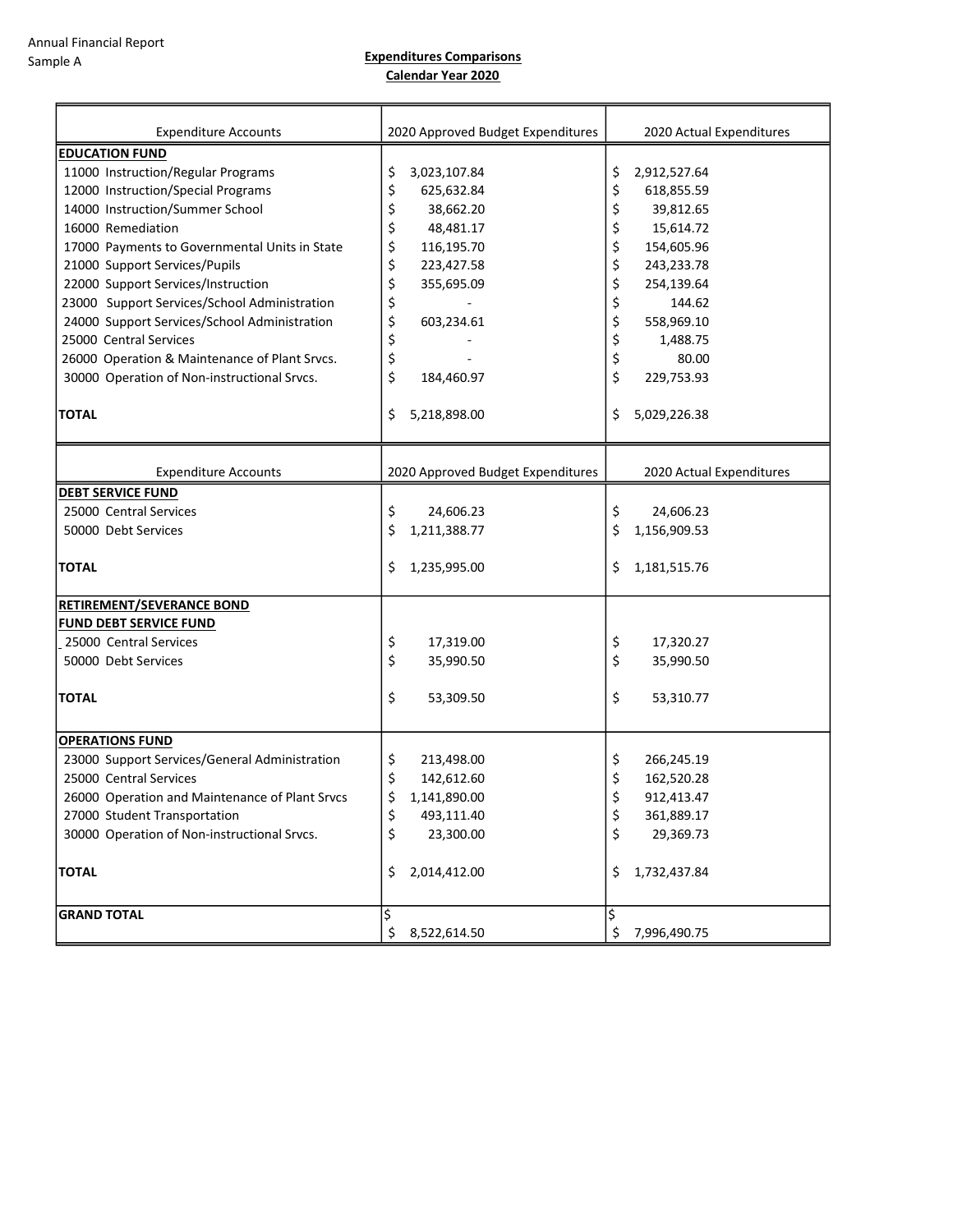|                                            | <b>Certified Salary Schedule</b> |                         |  |
|--------------------------------------------|----------------------------------|-------------------------|--|
|                                            |                                  | in effect June 30, 2021 |  |
| 1 PT                                       | \$                               | 19,570.95               |  |
| $\mathbf{1}$<br>PT                         | \$                               | 21,592.34               |  |
| 1<br>PT                                    | \$                               | 34,617.53               |  |
| $\mathbf 1$                                | \$                               | 37,527.17               |  |
| $\mathbf 1$                                | \$                               | 38,216.12               |  |
| $\mathbf 1$                                | \$                               | 38,763.59               |  |
| $\overline{\mathbf{c}}$                    | \$                               | 38,844.97               |  |
| $\mathbf 1$                                | \$                               | 39,201.80               |  |
| $\mathbf 1$                                | \$                               | 39,477.26               |  |
| $\mathbf 1$                                | \$                               | 40,028.48               |  |
| $\mathbf 1$                                | \$                               | 40,261.67               |  |
| $\mathbf 1$                                | \$                               | 40,385.32               |  |
| $\mathbf 1$                                | \$                               | 40,982.24               |  |
| $\mathbf 1$                                | \$                               | 41,070.51               |  |
| $\mathbf 1$                                | \$                               | 41,077.71               |  |
| $\mathbf 1$                                | \$                               | 41,558.18               |  |
| $\mathbf 1$                                | \$                               | 42,757.78               |  |
| $\mathbf 1$                                | \$                               | 42,804.35               |  |
| $\mathbf 1$                                | \$                               | 43,130.15               |  |
| $\mathbf 1$                                | \$                               | 43,151.43               |  |
| $\mathbf 1$                                | \$                               | 43,668.99               |  |
| $\mathbf 1$                                | \$                               | 43,889.84               |  |
| $\mathbf 1$                                | \$                               | 45,500.00               |  |
| $\mathbf 1$                                | \$                               | 48,369.52               |  |
| $\mathbf 1$                                | \$                               | 49,373.11               |  |
| $\mathbf 1$                                | \$                               | 50,025.10               |  |
| $\mathbf 1$                                | \$                               | 50,290.29               |  |
| $\mathbf 1$                                | \$                               | 50,926.35               |  |
| $\mathbf 1$                                | \$                               | 51,447.97               |  |
| $\mathbf 1$                                | \$                               | 51,844.72               |  |
| $\mathbf 1$                                | \$                               | 52,637.37               |  |
| $\mathbf 1$                                | \$                               | 52,647.06               |  |
| $\mathbf 1$                                | \$                               | 53,803.80               |  |
| $\mathbf{1}$                               | \$                               | 54,114.40               |  |
| 1                                          | Ş                                | 55,075.15               |  |
| $\mathbf{1}$                               |                                  | 55,435.69               |  |
| $\mathbf{1}$                               | \$<br>\$                         | 55,454.19               |  |
| $\mathbf{1}$                               |                                  | 55,881.49               |  |
| $\mathbf{1}$                               | \$\$\$\$\$                       | 56,054.59               |  |
|                                            |                                  | 57,000.00               |  |
| $\begin{array}{c} 1 \\ 2 \\ 5 \end{array}$ |                                  | 57,297.93               |  |
|                                            |                                  | 57,452.53               |  |
| 5                                          | \$                               | 57,471.03               |  |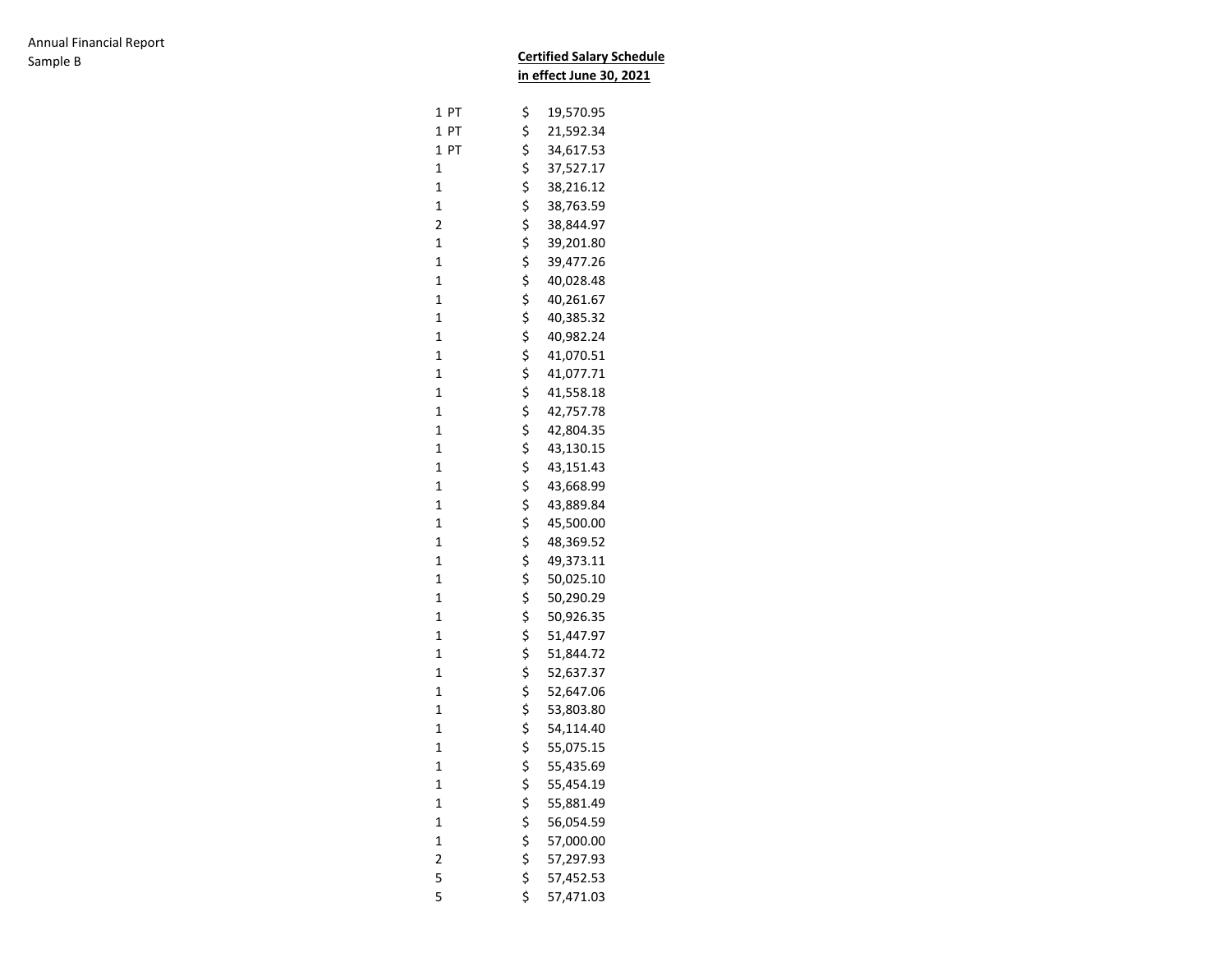| Position                                          | Amount               | Position                                                                | Amount                       |
|---------------------------------------------------|----------------------|-------------------------------------------------------------------------|------------------------------|
| Athletic Supervisors -3                           | \$<br>963.00         | <b>Non-Athletic Extra-Curricular Salary</b>                             |                              |
| Archery                                           | \$                   | 250.00 ESL Coordinator                                                  | \$<br>350.00                 |
| Bowling<br><b>ELEMENTARY</b>                      | \$                   | 500.00 Elementary<br>Music/Choral                                       |                              |
| Basketball 5th Grade Boys                         | \$                   | 455.00 Spell Bowl                                                       | \$<br>662.00<br>\$<br>250.00 |
| 6th Grade Boys                                    | \$                   | 455.00 Knitting Club                                                    | \$<br>250.00                 |
| Basketball 5th grade Girls                        | \$                   | 455.00 Drama Club                                                       | \$<br>250.00                 |
| Basketball 6th grade Girls                        | Ś                    | 455.00 Robotics Club Sponsor                                            | \$<br>500.00                 |
| <u>MIDDLE SCHOOL BOYS</u>                         |                      | Dance Club (each)                                                       | \$<br>250.00                 |
| Basketball, Gr. 7                                 |                      | \$1,039.00 Virtual Travel/Culture Club                                  | \$<br>250.00                 |
| Basketball, Gr. 8                                 |                      | $$1,039.00$ Elementary Club                                             | \$<br>250.00                 |
| Football, Head Coach                              |                      | \$1,091.00 Crochet Club                                                 | \$<br>250.00                 |
| Football, Assistant                               | \$                   | 892.00 Newspaper                                                        | \$<br>250.00                 |
| Track, Head Coach                                 | \$                   | 973.00 Eagle Fit (4)                                                    | \$<br>250.00                 |
| Co-Ed Track, Assistant-                           | \$                   | 377.00 Middle School                                                    |                              |
| Wrestling, Head Coach                             | \$                   | 668.00 Student Council                                                  | \$<br>500.00                 |
| Wrestling, Assistant                              | \$                   | 377.00 Builder's Club                                                   | \$<br>350.00                 |
| Golf - Coed                                       | Ś                    | 576.00 Honor Society                                                    | \$<br>303.00                 |
|                                                   |                      | Middle School Club                                                      | \$<br>250.00                 |
| <u> Middle School Girls</u>                       |                      |                                                                         |                              |
| Basketball, Gr. 7                                 |                      | \$ 1,039.00 High School                                                 |                              |
| Basketball, Gr. 8                                 |                      | $$1,039.00$ Agriculture                                                 | \$4,500.00                   |
| Track                                             | \$                   | 973.00 Drama (per play - 2)                                             | \$<br>750.00                 |
| Cheerleading                                      | \$<br>909.00 FFA     |                                                                         | \$<br>561.00<br>Ś            |
| Volleyball, Gr. 7<br>Volleyball, Gr. 8            | \$<br>Ś              | 736.00 Key Club<br>736.00 Music/Choral                                  | 433.00                       |
|                                                   |                      | Music, Instrumental                                                     | \$1,273.00<br>\$2,013.00     |
| <b>Middle School Boys and Girls</b>               |                      | Drill Teams                                                             | \$<br>850.00                 |
| Cross Country                                     | \$                   | 687.00 Drill Writer                                                     | \$<br>850.00                 |
|                                                   |                      | <b>Band Consultant</b>                                                  | \$<br>350.00                 |
| <b>High School Boys</b>                           |                      | Percussion Consultant                                                   | \$<br>350.00                 |
| Baseball, Head Coach                              | \$2,993.00 BPA       |                                                                         | \$<br>866.00                 |
| Baseball, JV/Assistant                            | \$1,446.00 Spanish   |                                                                         | \$<br>312.00                 |
|                                                   |                      | Freshman Class Sponsors(2)                                              | \$<br>113.00                 |
| Basketball, Head Coach                            |                      | $$6,209.00$ Sophomore Class Sponsors(2)                                 | \$<br>113.00                 |
| Basketball, JV/Assistant-                         |                      | $$2,318.00$ Junior Class Sponsors (2)                                   | \$<br>113.00                 |
| Basketball, Freshman                              |                      | $$1,299.00$ Junior Class Sponsors (2)                                   | \$<br>113.00                 |
| Football, Head Coach                              | \$ 6,209.00 PROM     |                                                                         | \$<br>410.00                 |
| Football, Assistant (3)                           | \$1,727.00 PROM      |                                                                         | \$<br>410.00                 |
|                                                   |                      | $$1,727.00$ Senior Class Sponsors (2)                                   | \$<br>431.00                 |
|                                                   |                      | \$1,727.00 Student Council                                              | \$<br>500.00                 |
| Tennis                                            | $$1,636.00$ Yearbook |                                                                         | \$<br>878.00                 |
| Track, Head Coach                                 |                      | \$ 2,058.00 National Honor Society                                      | \$<br>382.00                 |
| Co-Ed Track, Assistant                            |                      | \$1,182.00 Robotics Club Sponsor                                        | \$<br>500.00                 |
| Wrestling, Head Coach                             |                      | \$2,408.00 Academic Coordinator                                         | 681.00<br>\$                 |
| Wrestling, Assistant Split-1061                   | \$                   | 530.50 Academic (math, science, English, soc. studies, fine arts) $(5)$ | \$<br>393.00                 |
|                                                   | \$<br>530.50 HS      |                                                                         |                              |
| Golf                                              | \$1,299.00           | Summer Music                                                            | \$<br>973.00                 |
|                                                   |                      | High School Club                                                        | \$<br>250.00                 |
| <b>High School Girls</b><br>Basketball Head Coach | \$6,209.00           | <b>School Improvement Committee Team Members</b>                        |                              |
| Basketball, JV/Assistant                          | \$2,318.00           | Each position within each school building                               | \$<br>350.00                 |
| Basketball, Freshman                              | \$1,299.00           | MS                                                                      |                              |
| Cheerleading, Varsity                             | $$1,363.00$ HS       |                                                                         |                              |
| Cheerleading, Assistant                           | 773.00 ES<br>\$      |                                                                         |                              |
| Gymnastics                                        | \$1,299.00           | <b>Miscellaneous</b>                                                    |                              |
| Tennis                                            | \$1,636.00           | Tutoring outside of regular contractual hours/days                      | 20/hr                        |
| Track                                             | \$2,058.00           |                                                                         |                              |
| Volleyball Head Coach                             | \$2,794.00           | Approved instructional programs outside of regular                      | 20/hr                        |
| Volleyball, JV/Assistant -                        | \$1,182.00           |                                                                         |                              |
| Softball Head Coach                               | \$2,993.00           |                                                                         |                              |
| Softball, Assistant                               | \$1,446.00           |                                                                         |                              |
| Golf                                              | \$1,299.00           |                                                                         |                              |
| Co-Ed Cross Country                               | \$1,991.00           |                                                                         |                              |

#### Extracurricular Salary Schedule in effect June 30, 2020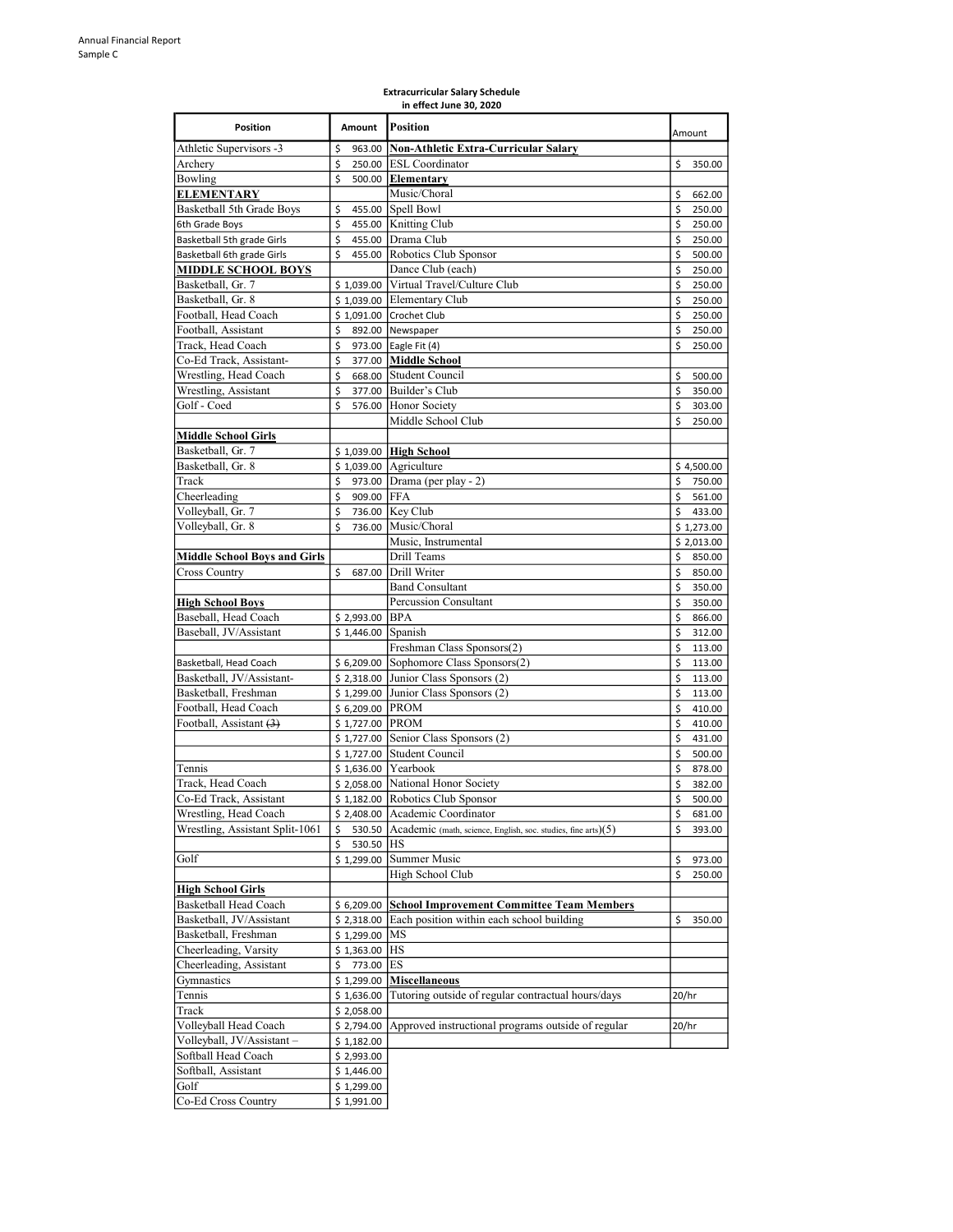## Non-certified Employee Classifications and Range of Pay Rates 2020-2021

| Classifications                                         | Range of Pay Rates |
|---------------------------------------------------------|--------------------|
| I. Instruction and Supplementary Services               |                    |
| A. Library Aides                                        | 13.43              |
| <b>B. Instructional Aides</b>                           | 12.04              |
| C. Special Education Aides                              | 12.04              |
| D. Latchkey                                             | 8.00-12.09         |
| E. Preschool Instructors                                | 14.42              |
| II. Cafeteria and Food Service                          |                    |
| A. Managers/Head Cooks                                  | 15.58              |
| <b>B. School Food Service Director</b>                  | 23.72              |
| C. All Other Food Service Employees                     | 8.16-14.55         |
| III. Health Services                                    |                    |
| A. Nurses                                               | 23.93 - 28.13      |
| <b>B.</b> Others                                        | 14.42              |
| IV. Office/Clerical/Secretarial                         | 14.21-15.86        |
| V. Executive/Administrative/Accounting                  |                    |
| A. Business Manager/Treasurer                           | 25.21              |
| <b>B.</b> Other                                         | 20.70              |
| VI. Maint./Custodial/Warehouse/Security/Transportation  |                    |
| A. Bus Drivers                                          | 80.24-98.78        |
| B. Other - Mechanic                                     | 23.00              |
| VII. Computer Services                                  | 26.44-31.94        |
| VIII. Other                                             |                    |
| Intern                                                  | 10.00              |
| Total Number of non-certified part-time employees<br>46 |                    |
| Total Number of non-certified full-time employees<br>31 |                    |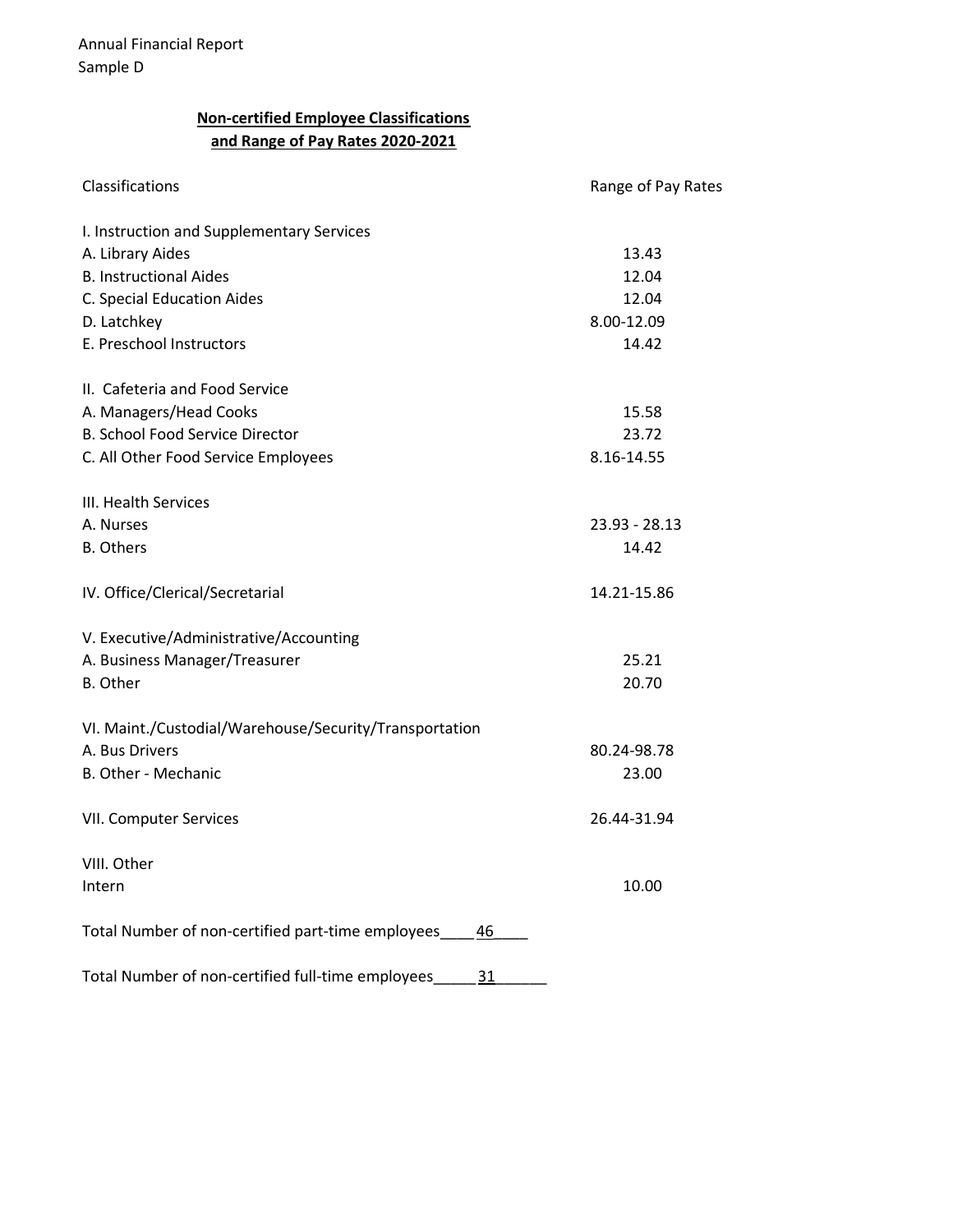### Certified Administrative Staff in effect June 30, 2021

|                      | <b>Lowest Salary</b> | Highest Salary   Average Salary |             | Number of<br>Personnel |
|----------------------|----------------------|---------------------------------|-------------|------------------------|
| Administrative Staff | \$62,610.08          | \$109,500.00                    | \$84,222.02 |                        |

## Student Enrollment October 1, 2020

| <b>Grade Level</b> | <b>Enrollment</b> |
|--------------------|-------------------|
| Kindergarten       | 57                |
| Grade 1            | 42                |
| Grade 2            | 43                |
| Grade 3            | 53                |
| Grade 4            | 65                |
| Grade 5            | 58                |
| Grade 6            | 53                |
| Grade 7            | 66                |
| Grade 8            | 76                |
| Grade 9            | 68                |
| Grade 10           | 66                |
| Grade 11           | 75                |
| Grade 12           | 74                |
| <b>TOTAL</b>       | 796               |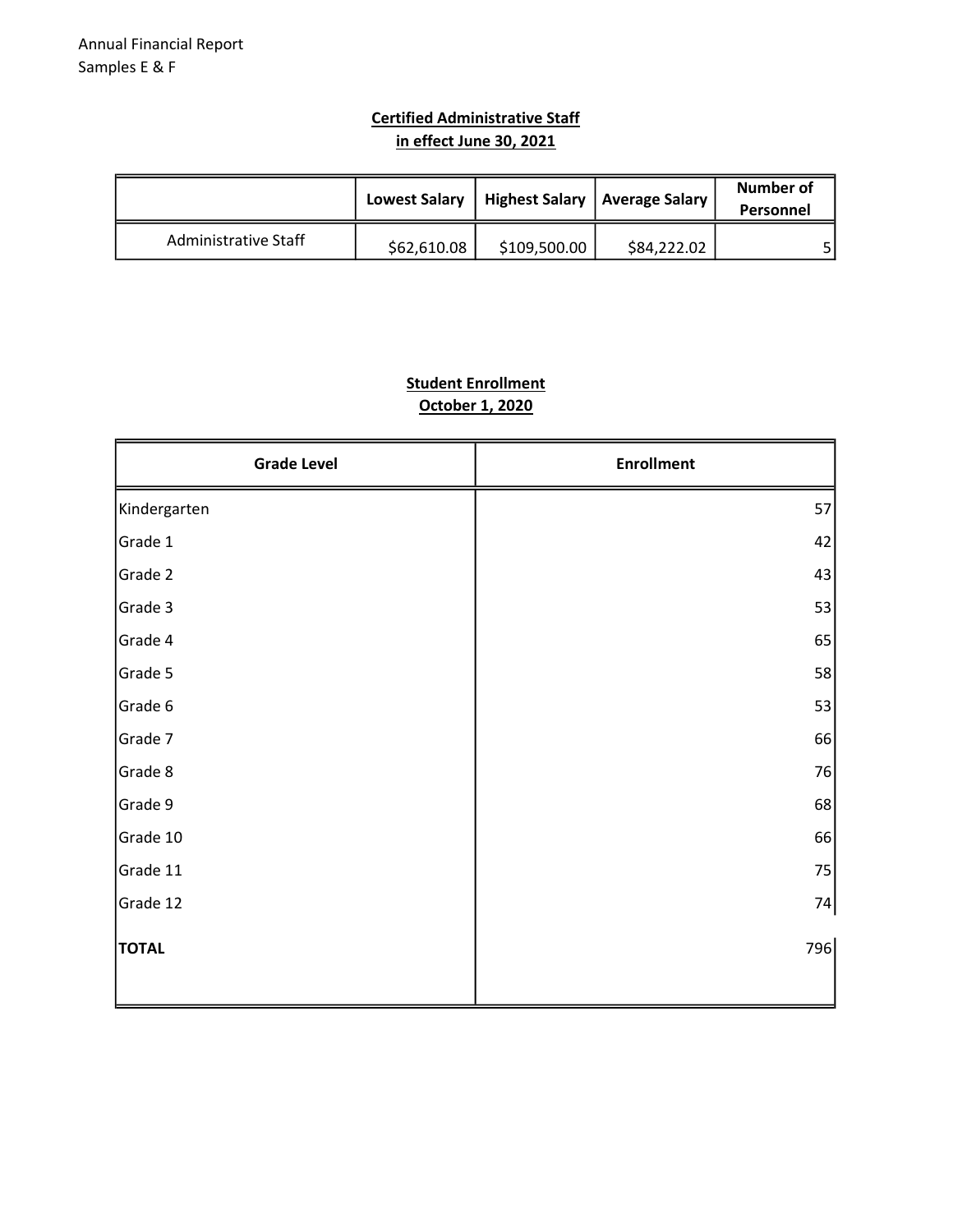#### Assessed Valuation and Tax Rates Calendar Years 2020 and 2021

|                                                         | 2020          | 2021          |
|---------------------------------------------------------|---------------|---------------|
| lAssessed Valuation                                     | \$206,617,520 | \$204,129,823 |
| <b>Tax Rate - Education Fund</b>                        | $N/A^*$       | $N/A^*$       |
| lTax Rate - Debt Service Fund                           | 0.5752        | 0.4472        |
| Tax Rate - Retirement/Severance Bond Debt Service Fund  | $N/A^*$       | $N/A^*$       |
| Tax Rate - Referendum Fund - Assessed value 237,674,971 | $N/A^*$       | 0.1900        |
| Tax Rate - Operations Fund                              | 0.6026        | 0.6356        |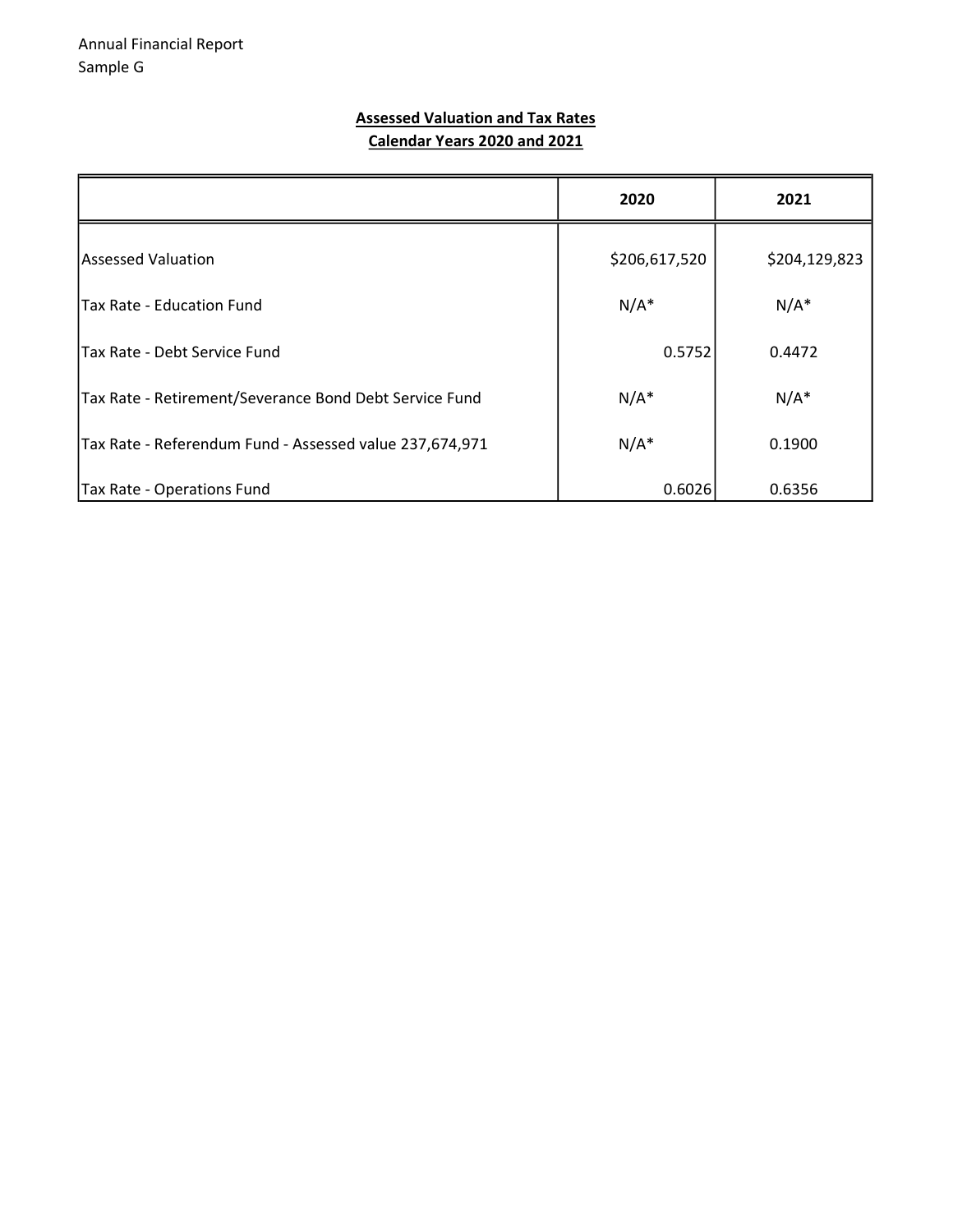#### Payments in Excess of \$2,500 Made to Vendors Calendar Year 2020

| <b>Vendor Name</b>                       | <b>Education Fund</b>               |                      | <b>Operations Fund</b> |              | <b>Total Amount</b> |                      |
|------------------------------------------|-------------------------------------|----------------------|------------------------|--------------|---------------------|----------------------|
|                                          |                                     | Amount               |                        | Amount       |                     |                      |
| North Central IN Insurance Trust         | \$                                  | 571,749.60           | \$                     | 36,529.80    | \$                  | 608,279.40           |
| Sodexo Inc. & Affiliates                 | \$                                  |                      | \$                     | 562,727.73   | \$                  | 562,727.73           |
| <b>Internal Revenue Service</b>          | \$                                  | 254,253.64           | \$                     | 35,767.26    | \$                  | 290,020.90           |
| IN State Teacher Ret. Fund               | \$                                  | 199,032.18           | \$                     | 10,776.27    | \$                  | 209,808.45           |
| Duke Energy                              | \$                                  |                      | \$                     | 121,175.26   | \$                  | 121,175.26           |
| Public Employee Ret. Fund                | \$                                  | 70,981.24            | \$                     | 33,258.53    | \$                  | 104,239.77           |
| Liberty Mutual Insurance                 | \$                                  | 21,147.22            | \$                     | 82,064.45    | \$                  | 103,211.67           |
| <b>Fayette County School Corporation</b> | \$                                  | 100,489.65           | \$                     |              | \$                  | 100,489.65           |
| Valic                                    | \$                                  | 65,351.76            | \$                     | 8,269.56     | \$                  | 73,621.32            |
| Town of Cambridge City                   | \$                                  |                      | \$                     | 48,993.68    | \$                  | 48,993.68            |
| Wex Bank                                 | \$                                  |                      | \$                     | 36,068.77    | \$                  | 36,068.77            |
| Ice Miller                               | \$                                  |                      | \$                     | 24,538.58    | \$                  | 24,538.58            |
| Kroger Gardis & Regas, LLP               | \$                                  |                      | \$                     | 24,501.50    | \$                  | 24,501.50            |
| <b>CenterPoint Energy Services</b>       | \$                                  |                      | \$                     | 20,610.77    | \$                  | 20,610.77            |
| <b>Union County CCJSD</b>                | \$                                  | 15,656.00            | \$                     | 2,889.00     | \$                  | 18,545.00            |
| A.E. Boyce Company                       | \$                                  |                      | \$                     | 17,929.29    | \$                  | 17,929.29            |
| Madison National Life Ins.               | \$                                  | 15,991.43            | \$                     | 1,877.82     | \$                  | 17,869.25            |
| Acorn Distributors Inc.                  | \$                                  | 16,637.77            | \$                     | 448.45       | \$                  | 17,086.22            |
| <b>Frontier Communications</b>           | \$                                  |                      | \$                     | 15,844.94    | \$                  | 15,844.94            |
| Vectren Energy Delivery                  | \$                                  |                      | \$                     | 15,775.84    | \$                  | 15,775.84            |
| I.U. East Bursar                         | \$                                  | 15,700.00            | \$                     |              | \$                  | 15,700.00            |
| Selking International                    | \$                                  |                      | \$                     | 12,577.91    | \$                  | 12,577.91            |
| <b>Richmond Community Schools</b>        | \$                                  | 12,500.00            | \$                     |              | \$                  | 12,500.00            |
| Alma Technologies, Inc.                  | \$                                  | 11,812.80            | \$                     |              | \$                  | 11,812.80            |
| AutoZone, Inc.                           | \$                                  | 5,620.11             | \$                     | 4,752.23     | \$                  | 10,372.34            |
| Best Way Disposal                        | \$                                  |                      | \$                     | 9,976.86     | \$                  | 9,976.86             |
| Koorsen Environmental Services           | \$                                  |                      | \$                     | 8,866.20     | \$                  | 8,866.20             |
| Weber Office Equipment                   | \$                                  | 8,318.16             | \$                     | 362.15       | \$                  | 8,680.31             |
| Frontier C/O Mitel                       | \$                                  |                      | \$                     | 8,448.15     | \$                  | 8,448.15             |
| Raymond James & Associates               | \$                                  |                      | \$                     | 8,000.00     | \$                  | 8,000.00             |
| <b>East Central ESC</b>                  | \$                                  | 4,896.00             | \$                     | 3,070.30     | \$                  | 7,966.30             |
| <b>Amazon Capital Services</b>           | \$                                  | 5,744.53             | \$                     | 2,027.46     | \$                  | 7,771.99             |
| Zonar Systems                            | \$                                  |                      | \$                     | 7,763.83     | \$                  | 7,763.83             |
| County Tire & Service, Inc.              | \$                                  |                      | \$                     | 7,388.88     | \$                  | 7,388.88             |
| Ivy Tech Community College               | \$                                  | 6,964.31             | \$                     |              | \$                  | 6,964.31             |
| Indiana School Boards Association        | \$                                  |                      | \$                     | 6,635.00     | \$                  | 6,635.00             |
| Church Church Hittle & Antrim            | \$                                  |                      | \$                     | 6,054.50     | \$                  | 6,054.50             |
| McPrinting                               | Ş                                   | 4,018.50             | Ş                      | 1,296.25     | \$                  | 5,314.75             |
| ENA                                      | \$                                  | 3,542.93             | \$                     | 1,750.00     | \$                  | 5,292.93             |
| <b>Environmental Management</b>          | \$                                  |                      | \$                     | 5,256.66     | \$                  | 5,256.66             |
| Wayne Bank Visa                          | \$                                  | 4,207.30             | \$                     | 612.46       | \$                  | 4,819.76             |
| <b>Midwest Transit Equipment</b>         | \$                                  |                      | \$                     | 4,294.54     | \$                  | 4,294.54             |
| Gaggle.Net, Inc.                         | \$<br>\$                            | 4,150.00             | \$<br>\$               |              | \$<br>\$            | 4,150.00             |
| Principal Insurance                      | \$                                  | 2,556.76             | \$                     | 1,518.47     | \$                  | 4,075.23             |
| <b>NCS Pearson</b><br>The Paper Company  | \$                                  | 3,744.00<br>3,621.60 | \$                     |              | \$                  | 3,744.00<br>3,621.60 |
| Frontline Technologies Group             | \$                                  | 3,598.82             | \$                     |              | \$                  | 3,598.82             |
| <b>Symmetry Energy Solutions</b>         | \$                                  |                      | \$                     | 3,441.11     | \$                  | 3,441.11             |
| <b>Performance Services</b>              | \$                                  |                      | \$                     | 3,421.00     | \$                  | 3,421.00             |
| Van Ausdall & Farrar, Inc.               | \$                                  | 3,261.87             | \$                     |              | \$                  | 3,261.87             |
| <b>Ball Horticulture Company</b>         | \$                                  | 3,191.85             | \$                     |              | \$                  | 3,191.85             |
| Boston Bever Klinge Cross & Chidester    | \$                                  |                      | \$                     | 3,022.00     | \$                  | 3,022.00             |
| Adriana Berry                            | \$                                  | 3,011.90             | \$                     |              | \$                  | 3,011.90             |
| Superior Oil Company, Inc.               | \$                                  | 2,945.00             | \$                     |              | \$                  | 2,945.00             |
| CEV Multimedia, Ltd.                     | \$                                  | 2,850.00             | \$                     |              | \$                  | 2,850.00             |
| Quill Corporation                        | \$                                  | 2,420.53             | \$                     | 148.48       | \$                  | 2,569.01             |
| Dennis Equipment                         | \$                                  | 22.98                | \$                     | 2,487.00     | \$                  | 2,509.98             |
| Grand totals:                            | $\overline{\boldsymbol{\varsigma}}$ | 1,449,990.44         | \$                     | 1,213,218.94 | \$                  | 2,663,209.38         |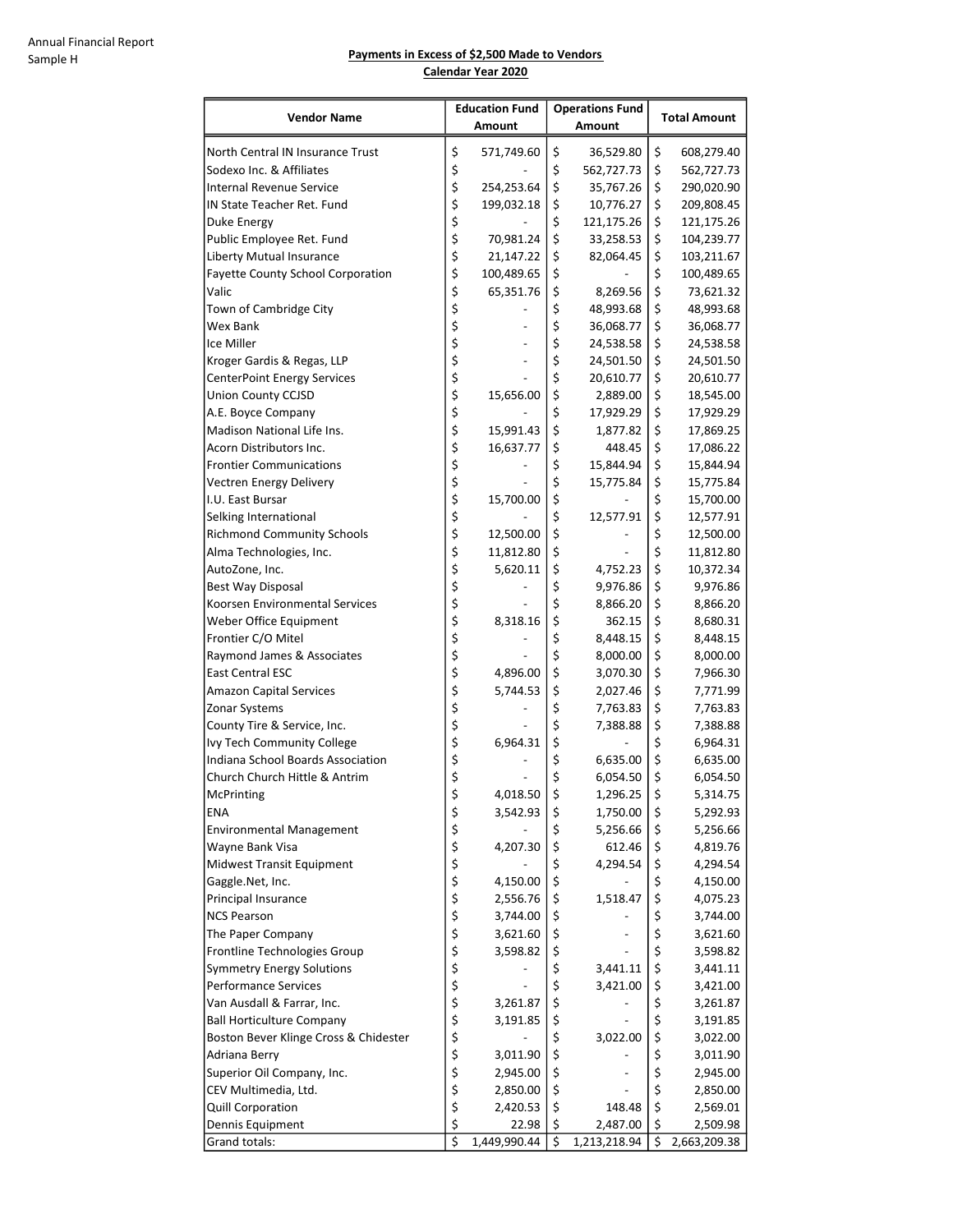#### Statement of Indebtedness Calendar Year 2020

| <b>Indebtedness</b>                                                                                                   | <b>Principal Outstanding</b> |
|-----------------------------------------------------------------------------------------------------------------------|------------------------------|
|                                                                                                                       |                              |
| School Bonds                                                                                                          | \$<br>1,160,000.00           |
| Holding Company - Public and Private                                                                                  | \$<br>2,115,000.00           |
| Common School Loans                                                                                                   | \$<br>555,906.00             |
| Retirement/Severance Bond Debt                                                                                        | \$                           |
| Qualified School Construction Bonds (ARRA)<br><b>TOTAL</b>                                                            | \$<br>814,193.70<br>\$       |
|                                                                                                                       | 4,645,099.70                 |
| Outstanding Encumbrances - All Funds<br>(Include purchase orders, vendor contracts,<br>letters of commitment, leases) | \$<br>1,695.00               |